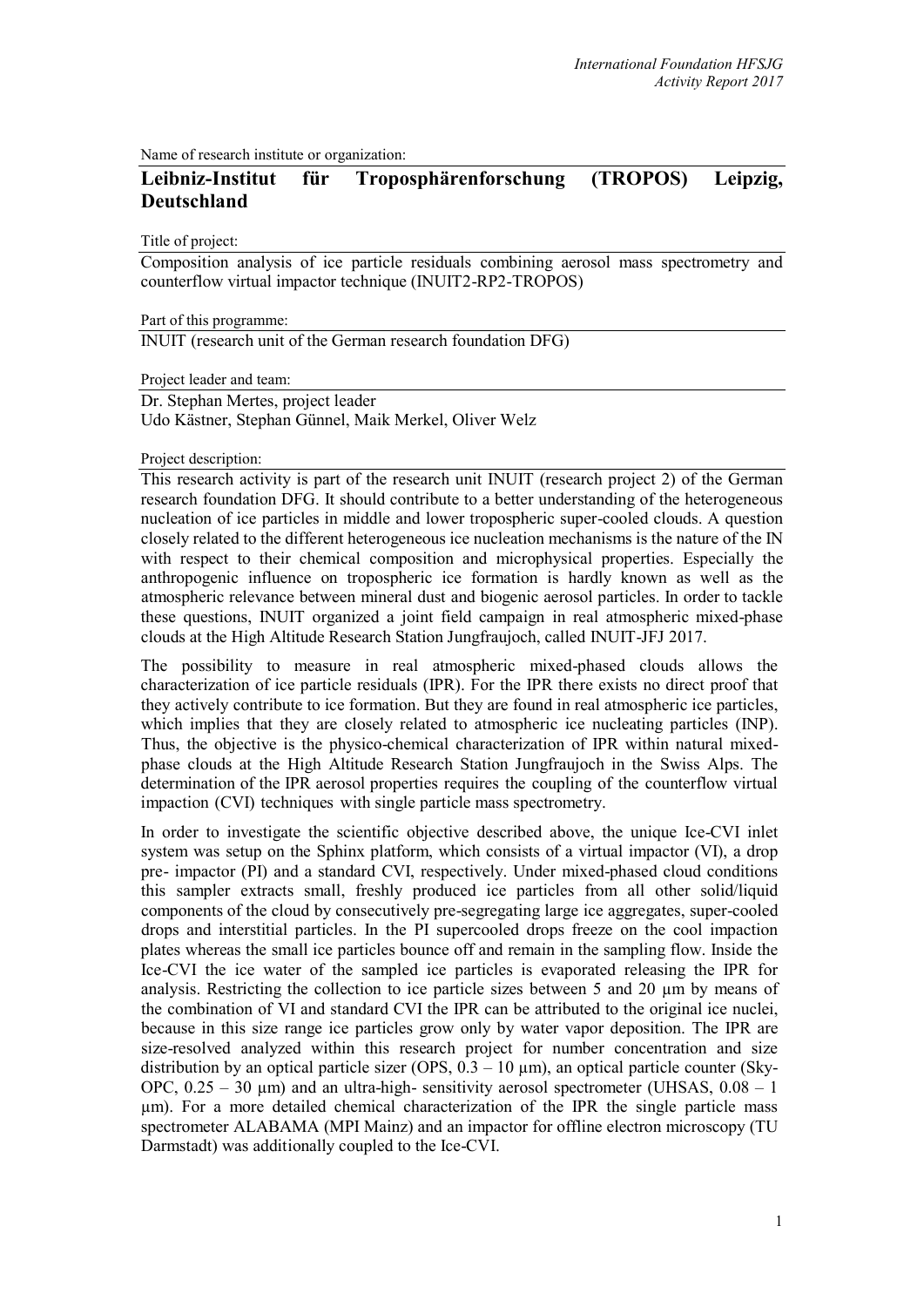Up to now 16 different cloud events during the INUIT-JFJ 2017 campaign were identified, some of them further subdivided into separate time periods.

Figure 1 shows the mean sub- and super-micrometer IPR number concentration determined by the different aerosol sensors for a selection of cloud events. For the same size range the results from the three different sensors agree quite well for the small concentration range between 1 to 30  $L^{-1}$ . The higher values are observed during Saharan dust occurrence at the Jungfraujoch, but the variability for dust and non-dust cloud periods depends mainly on the meteorological conditions. Moreover, it is obvious from Fig. 1 that the sub-micrometer IPR concentration exceeds the super-micrometer one by a ratio of 80% to 20% on average. This means, although it is expected that larger aerosol particles are the more efficient INPs, the IPR number concentration is dominated by sub-micrometer particles.



*Figure 1. Mean sub- and super-micrometer IPR number concentration determined by the different aerosol sensors for a selection of cloud events during INUIT-JFJ 2017.*

In Figure 2 the IPR size distributions for cloud event 1a and 1c derived from the UHSAS and OPS measurements are exemplary shown. The distributions from both instruments show a good agreement in the overlap region between 0.3 and 1 µm. Overall, the IPR number size distributions are very broad in comparison to those of the prevailing total aerosol particles which indicates that larger IPR are more enriched in the ice particles and thus are preferred to act as ice nucleating particle. However, the IPR number is dominated by submicrometer aerosol particles with maxima in the number size distribution that can vary between 0.2 to 0.5µm.



*Figure 2. IPR number size distributions derived from the UHSAS and OPS measurements for cloud event 1a and 1c.*